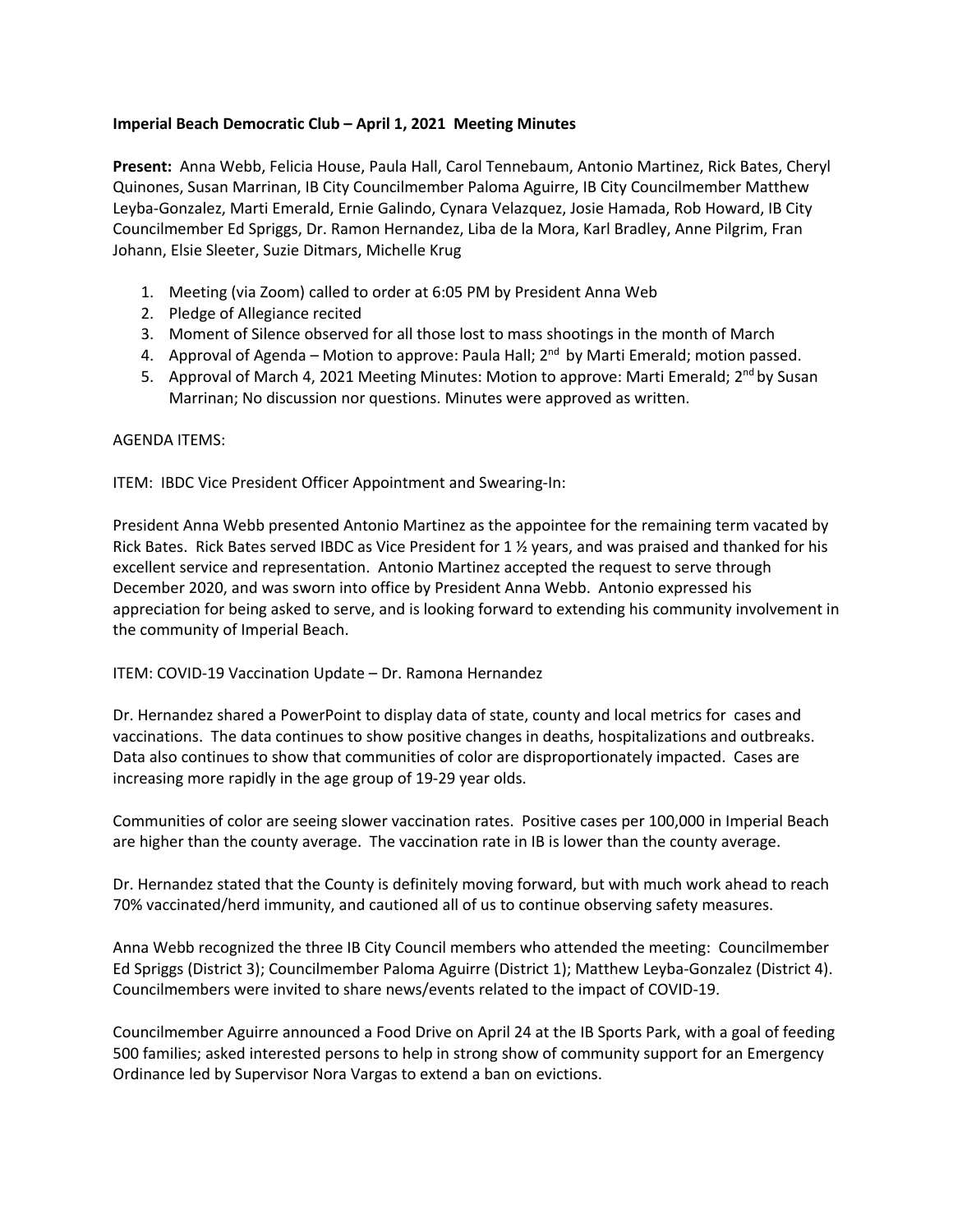Josie Hamada is working on a membership list by IB City Council District, with a plan to have district-level meetings so neighbors can get to know one another and be informed of district-specific issues.

Councilmember Leyba-Gonzalez is working with some businesses on 13<sup>th</sup> Street to make some tenant improvements. IB City Council is working with property owners to encourage their involvement and participation in such improvements; he is working on distributing Little Libraries in his district to provide greater access to quality reading materials for children and adults.

Marti Emerald encouraged councilmembers to have regular monthly meetings with their constituents in order to stay in touch with area-specific concerns.

José Rodriguez, National City City Councilmember, has signed onto a letter re: the proposed County ordinance to extend eviction ban.

Dr. Hernandez responded to a number of questions from members that addressed the disparity in vaccinations and vaccination rates, incentives to increase vaccinations in communities of color.

Felicia House shared her observations and experiences in serving people in the Latinx and African/African American/Black communities. From her experiences and data, the Latinx community is turning around faster than the Black/African communities. Historical atrocities and disparities within these communities significantly contribute to the hesitancy to be vaccinated, as well as intentional misinformation from the previous Administration. However, she has seen that "trusted messengers" are making a positive difference.

Rick Bates: California Labor Organizations are obtaining vaccines and targeting communities of color wherein much of their workforce live. The big challenge is getting African immigrant communities to trust the vaccine. Dr. Hernandez added that there are groups that are working specifically with those fearful communities through "trusted messengers".

Anna Webb shared information that dispels the conspiracy theory of RFID chip insertion via vaccinations.

President Anna Webb recognized and thanked Felicia House and Dr. Hernandez for all of their good work in the community.

ITEM: IBDC Officer Quarterly Reports was tabled and will be rescheduled for the May General Meeting.

ITEM: Announcements

Rick Bates shared information on the upcoming April 17 Progressive Labor Alliance summit. The theme is "Building the Post-COVID Economy. Details on the many break-out sessions are available on the following link: https://fb.me/e/417w6plcr

Marti Emerald is heading up a Red Cross Fire Safety effort that includes free smoke detectors for those in need.